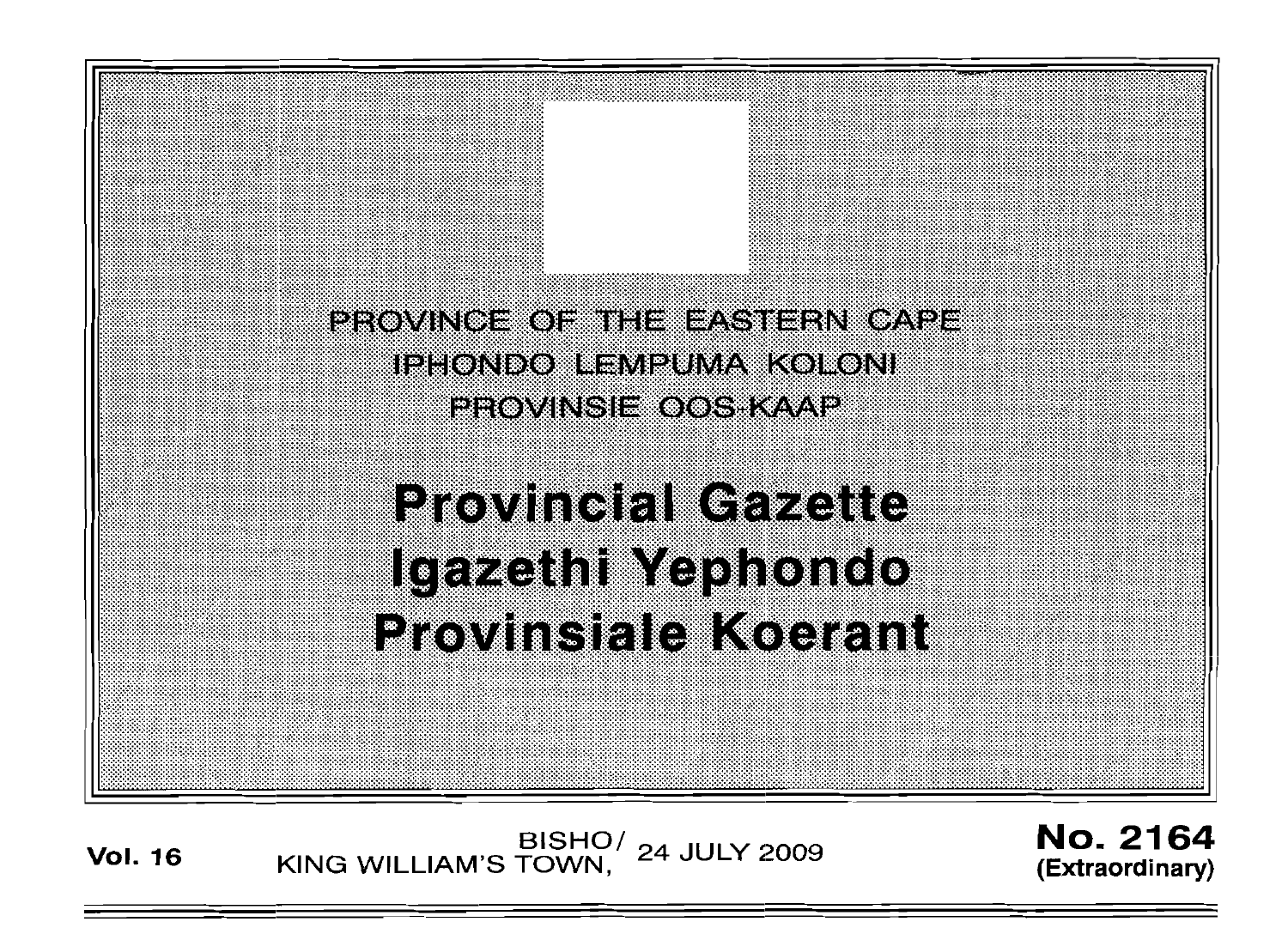|     | <b>CONTENTS • INHOUD</b> |             |                |
|-----|--------------------------|-------------|----------------|
| No. |                          | Page<br>No. | Gazette<br>No. |
|     | <b>GENERAL NOTICE</b>    |             |                |
| 264 |                          |             | 2164           |